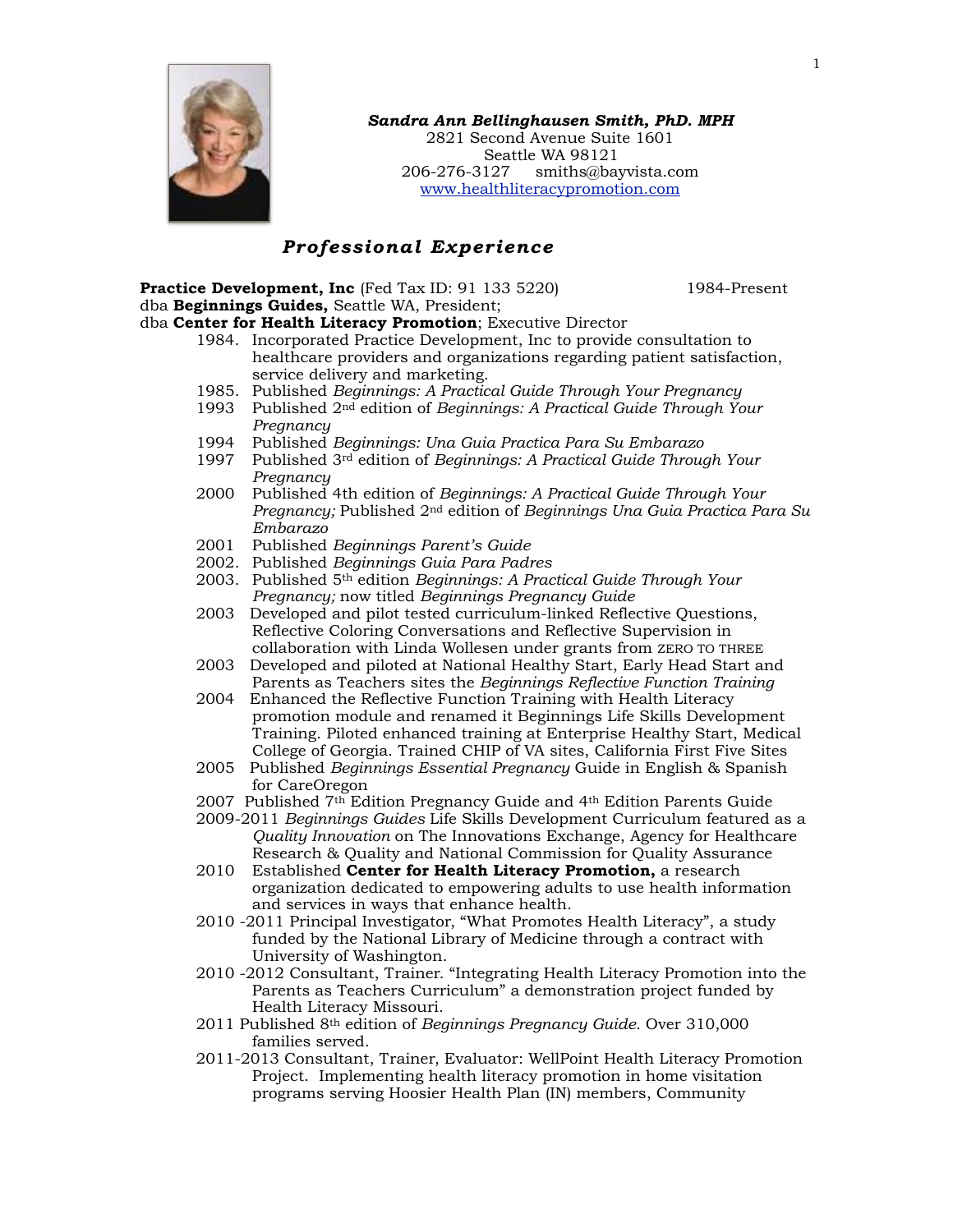Connections Health Plan members (WI) and Unicare Health Plan members (TX).

- 2011-2012 Principal Investigator, "Maternal Health Literacy and Child Development", a study funded by the National Library of Medicine through a contract with University of Washington
- 2012 Principal Investigator, "How Useful are National Library of Medicine Resources for Maternal and Child Health Home Visitation Programs?" a study funded by the National Network of Libraries of Medicine, Pacific Northwest Region
- 2012-2013 National Network of Libraries of Medicine sole source Contract 744730 Education and Outreach Regarding Understanding Maternal Health Literacy and Maternal Health Decisions.
- 2014 Published 9th edition of *Beginnings Pregnancy Guide*, 4th edition of *Beginnings Parents Guide* and 4th edition of *Beginnings Guia para Embarrazo*
- 2016 Published updated editions of *Beginnings Guides*
- 2017 Introduced digital licensing of Beginnings Guide*s*

**ZERO TO THREE**, National Center for Infants Toddlers and Families 2000 - Present Leadership Development Institute, Washington DC

2000-01 Mid-Career Fellow

Funded by Robert Wood Johnson and Harris Foundations. Two-year fellowship enhances ability to advance current knowledge, promote beneficial practices and policies, communicate research and best practices, and provide leadership in programs and policies for infants, toddlers and families.

2002 Awarded Collaboration Grant to develop Reflective Questions to promote key health messages in *Beginnings Guides* 

- 2004. Awarded Collaboration Grant to develop *Early Beginnings* for parents and staff in NICU with University of CO Center for Infant-Family Communications
- 2008 Awarded grant to convene a Reflection Conference of the Home Visitors Research Network
- 2011 National Training Institute: Workshop on promoting health literacy in MCH programs
- 2014 Abstract Reviewer, National Training Institute
- 2015 Scientific Poster Presentation: Health Literacy & Home Visiting

## **University of Washington 1998-2017**

- 2017 : Sponsored practicum for Maternal Child Health graduate student and served on her thesis committee.
- 2015 2017: Sponsored practicum for MPH student which resulted in three published co-authored journal articles, conference presentations, and training materials.

 2011- Present Worldwide Universities Network, Health Literacy Network 2014/15 Leading an international collaborative projec**t** to identify what mothers of young children consider effective support to manage personal and family health and healthcare.

1998 - 2017 School of Public Health and Community Medicine Clinical Instructor, Department of Health Services, guest lecturing, supervising graduate students' practicum, Behavioral Health Research Affinity Group, Health Literacy Work Group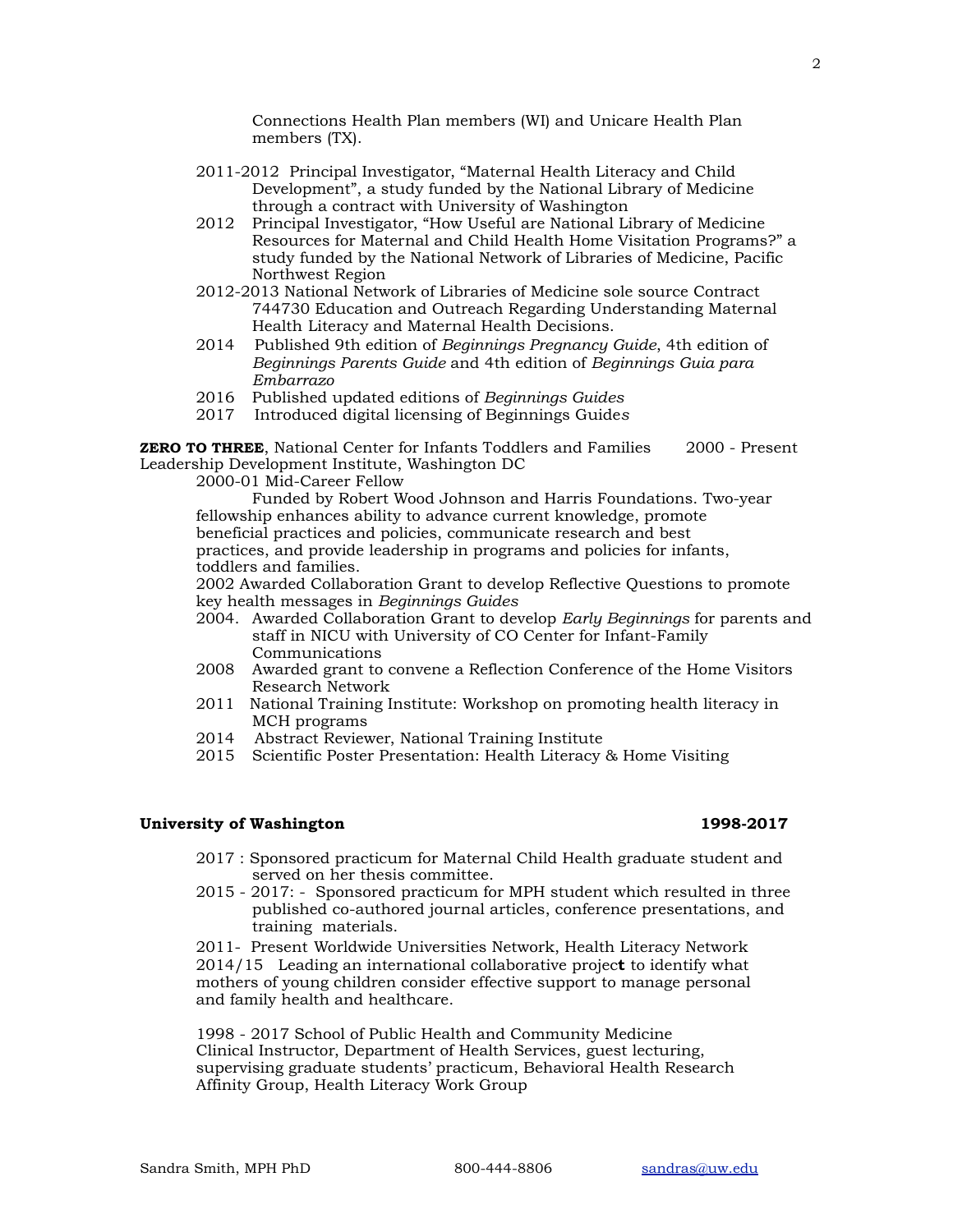1998 – 2008 Center for Health Education and Research Health Education Specialist, Principle Investigator *In 2008, CHER officially closed to become the UW Department of Global Health* 

1998-1999 Project Director, "Developing Culturally & Linguistically Appropriate Materials with non-English Speakers", a research project to test processes for working directly with non-English speakers to adapt proven English materials for their use This project produced the *Beginnings Guia Para de Embarrazo.* 

2006-2008 Principal Investigator, "Does Home Visitation Promote Maternal Health Literacy?" A two-year, 7-site intervention trial funded by Agency for Healthcare Research and Quality and National Institute for Child Health and Human Development with the NIH office of Behavioral and Social Science Research

2006- Present Life Skills Progression Certified Trainer 2009- Present *Social Science and Medicine*: (International Journal, Elsevier) Reviewer

2011 -Present *Maternal and Child Health Journal* (Springer) Reviewer

2010- Present TED\* The Empowerment Dynamic, Charter Practitioner Reviewer: *Ted & Diabetes, Health Empowerment Workbook,(*2011)Emerald

1998 - 2001 Lexant Corp, Rx Remedy, Atmedica, Salt Lake City UT Content provider

> DoHealth, Expectant Parents, New Parents, Women's Health intra-net based information for employee health promotion

- 2000 2001 Pfizer, New York NY Consultant, concept development and design of HealthLiteracy.net, an online community of researchers, practitioners and advocates working together to advance health literacy
- 2001 2003 Pfizer, New York NY Health Literacy Speaker's Bureau

## **Providence Medical Center 1979** - 1984

Seattle WA

Director of Public Relations and Marketing

Responsible for community education programs, community relations, internal and external publications, graphic standards and identity, media relations, services marketing. Member Medical Morals (Ethics) Committee, Hospice Advocacy Task Force

# **Carolyn Hansen Fashion College** 1976 - 1979

Seattle WA

 Instructor Personal Development and Professional Modeling

# *Education*

#### **PhD, Interdisciplinary Studies (Social Policy, Leadership)** 2009 Union Institute & University

 Cincinnati, OH Marvin B Sussman Award for Excellence honoring the doctoral dissertation *Promoting Health Literacy: Concept, Measurement and Intervention* judged to be clearly outstanding in terms of originality, interdisciplinarity, social meaning, writing and overall presentation.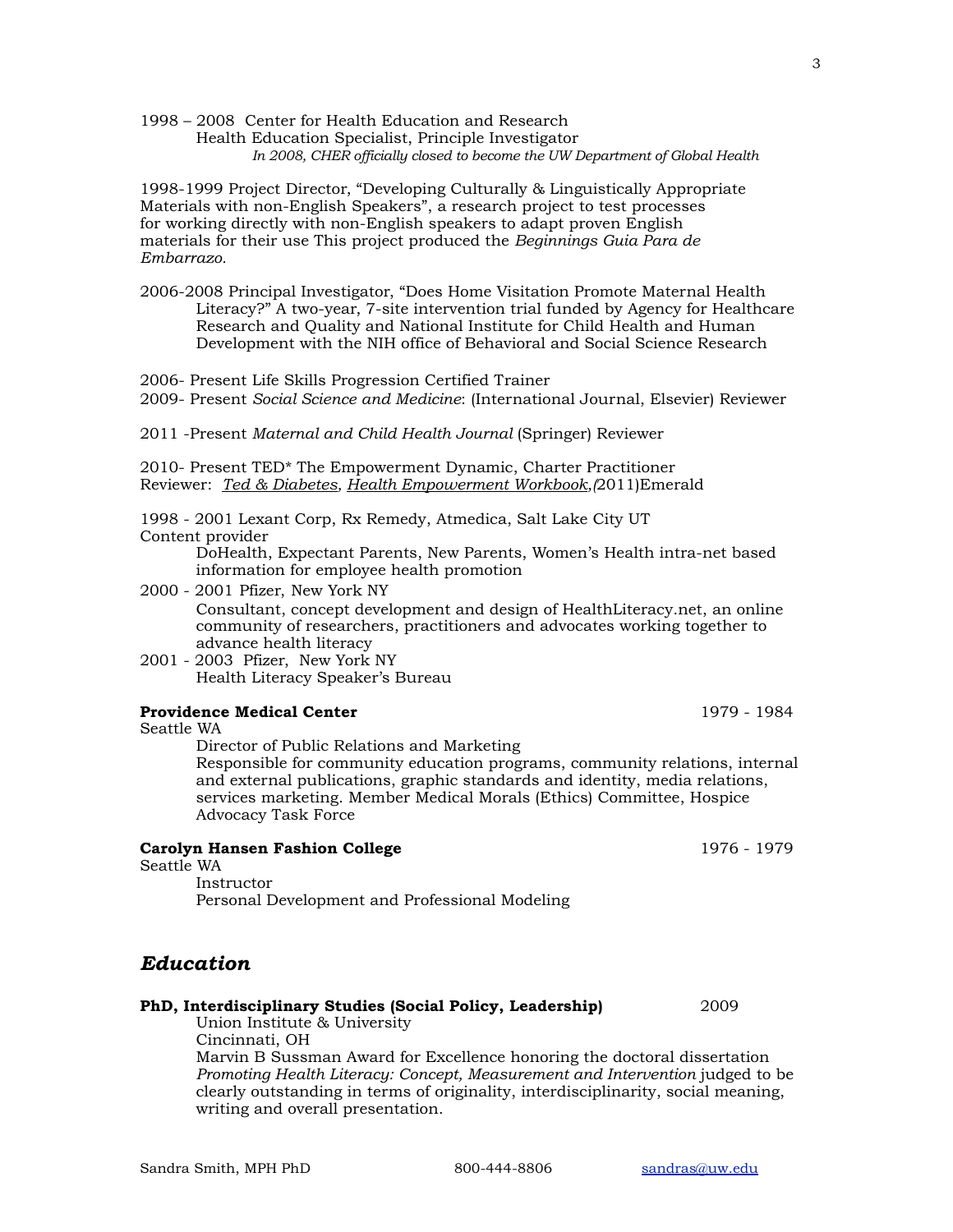| <b>Master of Public Health</b><br><b>Certified Health Education Specialist (#6097)</b><br>University of Washington<br>School of Public Health and Community Medicine<br>Health Services Department<br>Seattle WA | 1997<br>1997 |
|------------------------------------------------------------------------------------------------------------------------------------------------------------------------------------------------------------------|--------------|
| <b>Bachelor of Arts, Liberal Studies</b><br>Antioch University<br>Seattle WA                                                                                                                                     | 1984         |
| <b>Humanities Honors Program</b><br>Seattle University<br>Seattle WA                                                                                                                                             | 1969-70      |
| <b>Continuing Education</b><br>Course in The Protection of Human Research Subjects<br>University of Washington Online Course completed April 2006                                                                |              |

| Early Child Development | Leadership         | <b>Adult Learning</b>      |
|-------------------------|--------------------|----------------------------|
| Health Promotion        | Health Literacy    | eHealth                    |
| Health Benefits         | Managed Care       | Patient Education          |
| Professional Liability  | Ethics in Medicine | Labor Support              |
| Domestic Violence       | Nutrition          | <b>Cultural Competence</b> |
| Minority Women's Health | Physician-Patient  | Media Training             |
| Communications in NICU  | Communication      | Reiki Master               |
| Coaching & Empowerment  |                    |                            |

# *Professional Presentations*

# *The Empowerment Dynamic & Maternal-Child Health Promotion*

Training webinar for Worldwide Universities Health Literacy Network, MPower project participants November 17, 2017

# *Health Literacy & Home Visitation*

Scientific Poster Presentation Zero To Three National Training Institute Seattle WA December 5, 2015

# *Accessible & Effective Perinatal Care for Women with Low Health Literacy: Intervention development, implementation and evaluation*

Health Literacy Annual Research Conference Invited Panel Presentation Bethesda, MD. November 1-2, 2015

# *Impact of Home Visits on Oral Health Literacy*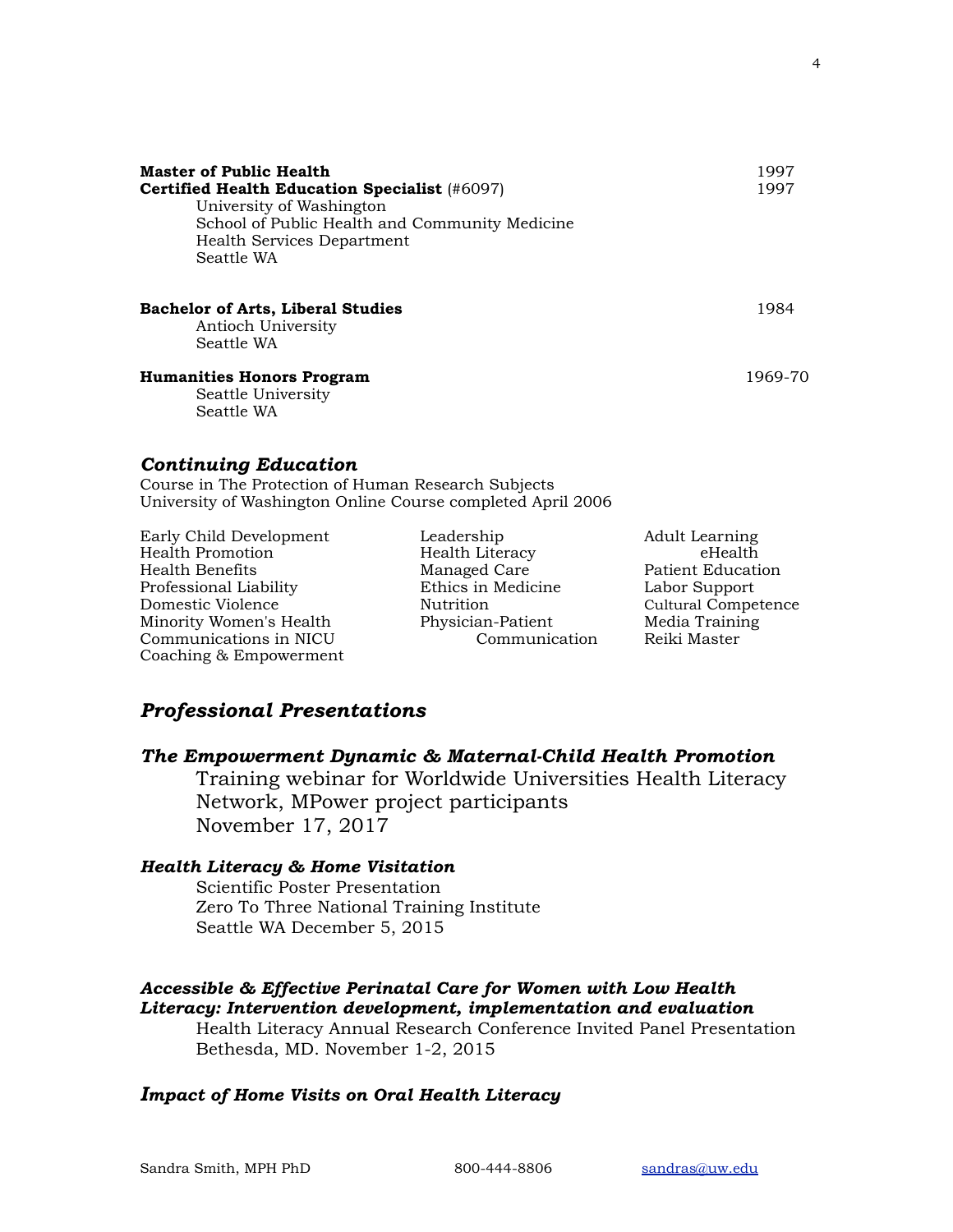Health Literacy Annual Research Conference Bethesda, MD. November 3-4, 2014

#### *Health Literacy is Everybody's Job*

All-Staff Workshop Ravalli County Head Start Stevensville MT March14, 2014

## *Health Literacy in Context: A non-clinical framework for research & intervention*

Research and national webinar commissioned by the National Network of Libraries of Medicine. University of Washington January 22, 2014

#### *Promoting Health Literacy & Empowerment in Parents: Group Prenatal Care*

*Invited long oral presentation Worldwide Universities Health Literacy Network Meeting University of Sydney Nov 27, 2013*

#### *Centering Health Literacy*

Workshop on integrating health literacy promotion, measurement into CenteringPregnancy programs CenteringHealthCare Institute Fourth National Conference Washington, DC October 27, 2013

### *Parents as Teachers Health Literacy Demonstration Project: Integrating an empowerment model of health literacy promotion into home-based parent education*

Scientific poster presentation Health Literacy Annual Research Conference Washington, DC October 28, 2013

#### *Health Literacy and Health Empowerment in Families*

Keynote address First Conference of the Montana Parent Education & Family Care Coalition Helena MT August 20, 2013

## *The Life Skills Progression Health Literacy Scales: model for chronic disease self management*

Key Speaker International Roundtables on Health Literacy Measurement The Health Literacy Knowledge Hub, University of British Columbia Vancouver, BC, CanadaMay 1-4, 2013

# *Health Empowerment for Children's Caregivers: The role of mothers of hospitalized children*

Keynote Address Building Children's Nursing for Africa Child Nurse Practice Development Initiative, University of Cape Town, Cape Town, South Africa April 17-19, 2013

# *Promoting Health Literacy, Reducing Disparities*

Plenary Lecture 13th RCMI\* International Symposium on Health Disparities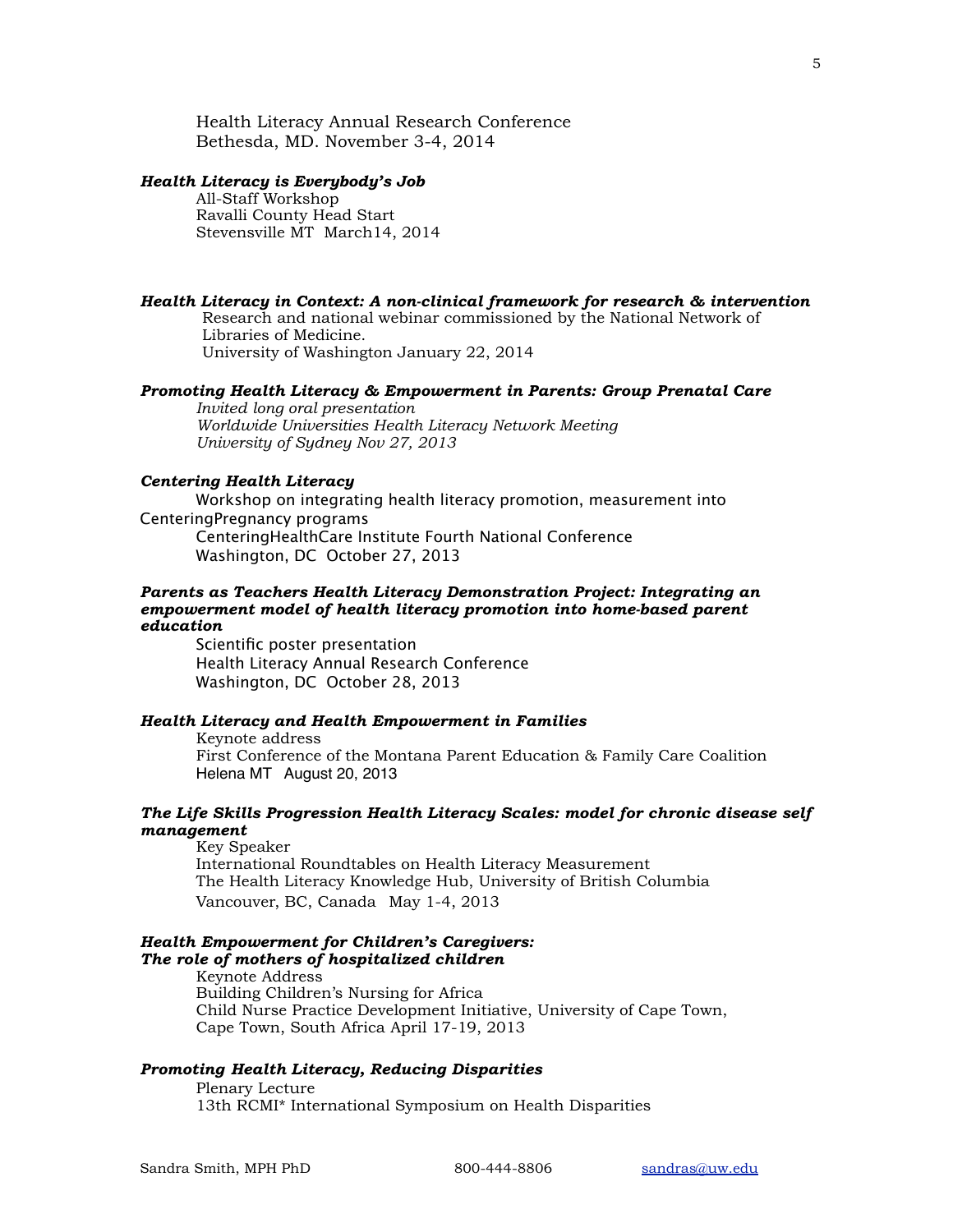San Juan, Puerto Rico December 13, 2012 \*Research Centers in Minority Institutions

#### *Health Literacy in Medical Practice*

Medical Grand Rounds, Crozer Chester Medical Center (Temple University) Upland, PA November 2, 2012

# *Health Literacy, Child Developmental Outcomes & Modern Lifestyle Diseases*

Health Literacy Annual Research Conference October 16, 2012

## *Promoting Maternal Health Literacy*

Global Public Health Challenge Worldwide Universities Network Health Literacy Network Southampton, England May 20, 2012

#### *Promoting Maternal Health Literacy as an Asset*

US Department of Social & Health Services Coalition for a Healthier Community Grantee's Webinar Online May 15, 2012

### *Promoting Health Literacy through Reflective Practice*

Annual Conference of Certified Nephrology Social Workers Seattle, WA April 26, 2012

#### *Heath Literacy: Beyond Better Information*

Children's Environmental Work Group Seattle, WA February 9, 2012

#### *Parental Health Literacy & Home Visitation: Lessons from the Research*  ZERO TO THREE National Training Institute December 10, 2011 Washington, DC

#### *Integrating Health Literacy and Reflective Practice into Parent Education*  Parents as Teachers Annual Conference November 7, 2011 St Louis, MO

#### *Health Literacy and Depression in the Context of Home Visitation*  Health Literacy Annual Research Conference October 18, 2011 Chicago, IL

## *Promoting health literacy and reflective function in pregnant women*  Aspiranet, California First Five Early Child Care and Education Programs Contra Costa County, June 27, 2011

#### *Health Literacy Improves with Home Visitation, Especially in Depressed Mothers*  Scientific poster presentation University of Washington Department of Health Services Annual Research Meeting June 15, 2011 Seattle WA

#### *Health Literacy: Beyond Better Information*  National Network of Libraries of Medicine

Webinar sponsored by National Network of Library of Medicine, PNW Region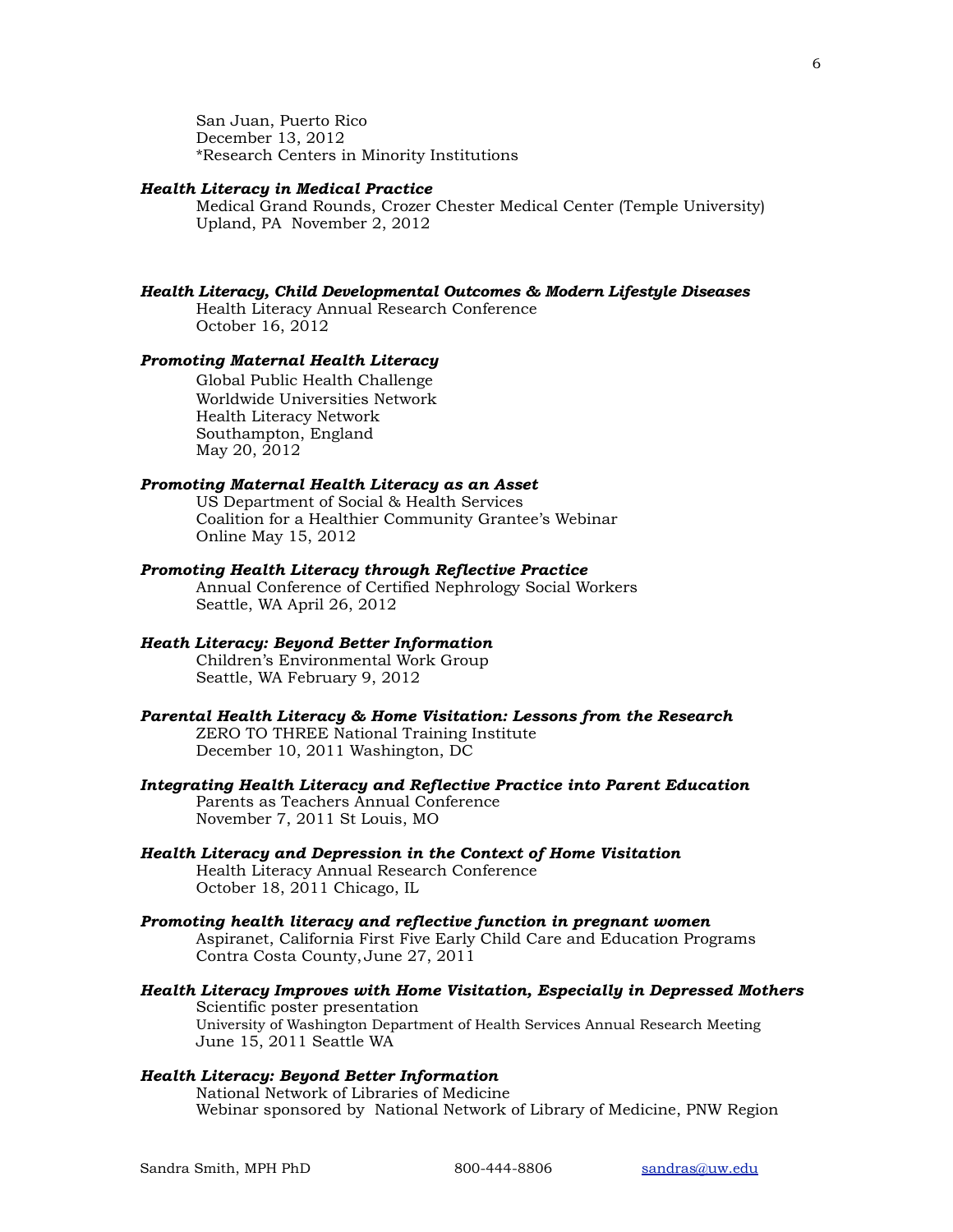University of Washington April 13, 2011 Seattle WA

## *Promoting health literacy and diabetes self-management*

The World of Diabetes Conference Update 2011 University of Washington School of Nursing/Shoreline Conference Center January 27, 2011 Seattle WA

# *Evaluation of a Health Promotion Model Health Literacy Intervention*

Health Literacy Annual Research Conference November 19, 2010 Bethesda, MD

## *Beginning with the Ends in Mind: Consumer Health Informatics to Improve Functional Health Literacy*

Panel Presentation with Rob Logan, PhD & Qing Zeng, PhD American Medical Informatics Association Conference May 25, 2010 Phoenix, AZ

#### *Theoretical Framework for Promoting & Measuring Health Literacy as an Asset*

Scientific poster presentation Health Literacy Annual Research Conference Washington, DC November 19, 2009

## *Promoting Health Literacy through Case Management*

Live national webcast with Sandra Mobley, PhD Maternal & Child Health Bureau Rockville, MD October 20, 2009 Archived at www.MCHBcom.com

# *Measuring the Function in Functional Health Literacy*

 Institute of Medicine Round Table on Health Literacy Workshop on Health Literacy Measurement Washington, DC February 19, 2009

## *Focus on Function in Health Literacy*

Plenary Session American College of Physicians & Institute of Medicine National Conference New Directions in Health Literacy Washington, DC November 26, 2008

## *Health Literacy & Home Visitation*

Association of Maternal Child Health Programs Washington, DC February, 2008

# *Promoting Parents' Literacy & Health Literacy*

Head Start Region X Training Call Seattle WA April 25, 2007

## *Universal Healthcare for New Mexico - Discussant*

 Union Institute & University Cincinnati, OH Jan 12, 2007

## *Promoting Parents' Literacy & Health Literacy*

WA Head Start Conference Olympia WA Nov 13, 2006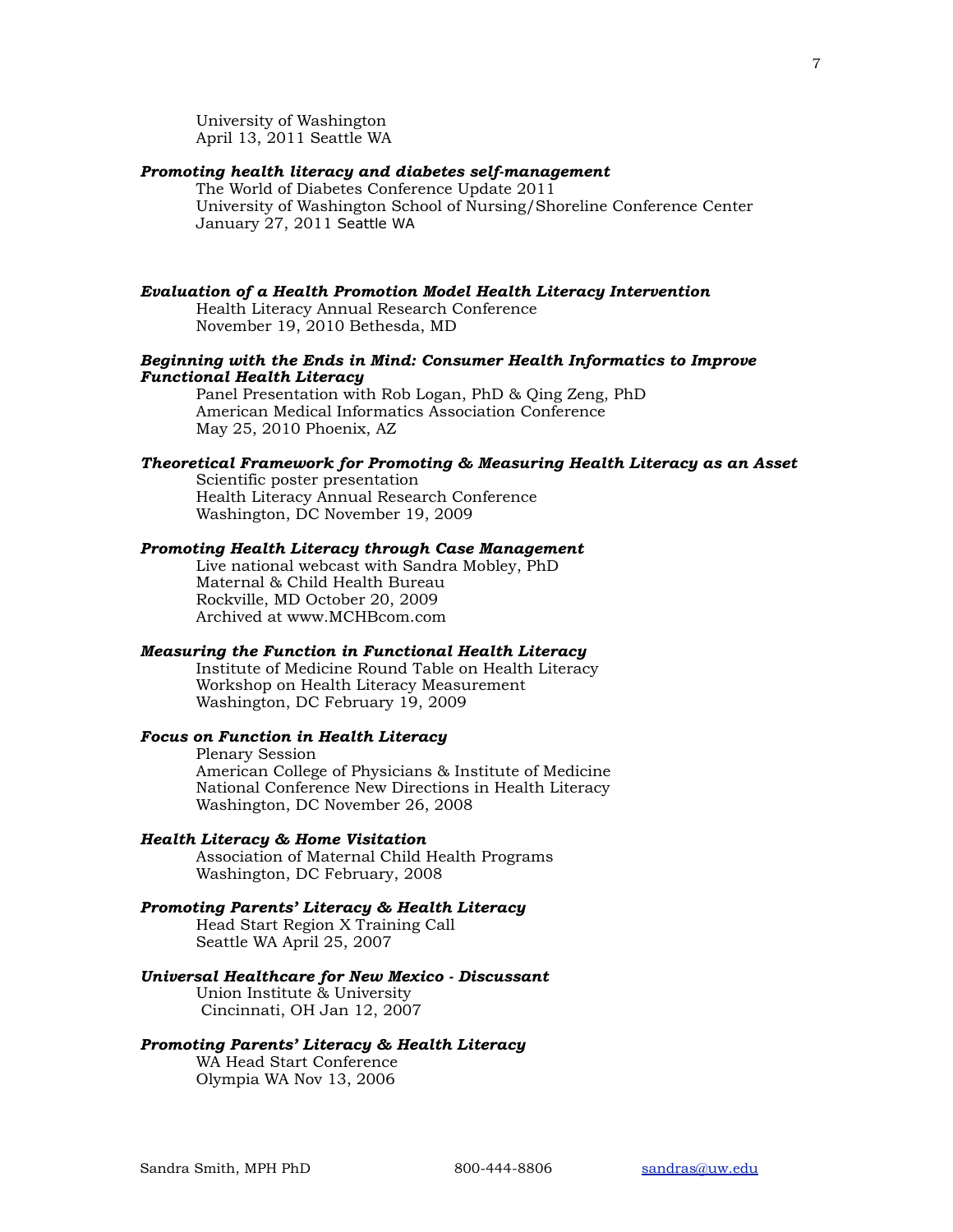### *Health Literacy Promotion Strategies for Medical Practitioners*

Plenary Address, Ass'n for Behavioral Sciences & Medical Education San Diego, CA Oct 2005

#### *Promoting Parents' Literacy & Health Literacy*

Healthy Child Care Washington- E-CAP Annual Conference Wenatchee WA, March 30, 2005

## *Teaching Reflective Practice & Reflective Supervision*

Zero To Three All Fellows Meeting San Francisco, CA August 7, 2004

#### *Beginnings Life Skills Development Trainings (2004-2013)*

# *Evaluation for Sustainability and Advocacy: Using the Life Skills Progression to Show Program Effectiveness*

National Healthy Start Annual Spring Education Conference April 19, 2004 Washington DC

# **E***merging Best Practices in Home Visitation:*

# *Promoting Mothers' Reflective Function*

National Early Head Start Birth to Three Institute February 10, 2004 Baltimore MD

## *Beginnings Guides Reflective Function Training*

Scientific Poster Presentation ZERO TO THREE National Training Institute December 3-5, 2003 Washington DC

## *Emerging Best Practices in Home Visitation*

Early Head Start Region X Conference July 24, 2003 Seattle WA

# *Health Literacy: Does the information fit the learner?*

Pfizer National Health Care Operations June 12, 2003 San Diego California

## *Developing Written Communication for Vulnerable Patients Having Limited Literacy Skills*

Association for the Behavioral Sciences and Medical Education Tahoe, CA October 12, 2002

## *Literacy, Health Literacy and Health Services Part II*

Pfizer Local Market Customer Council Park Hyatt, Los Angeles, CA September 6, 2002

#### *Rx for Health Literacy*

Pfizer National Health Care Operations August 29, 2002 San Diego CA

#### *Literacy, Health Literacy and Health Services Part 1*

Pfizer Local Market Customer Council Park Hyatt, Los Angeles, CA May 8, 2002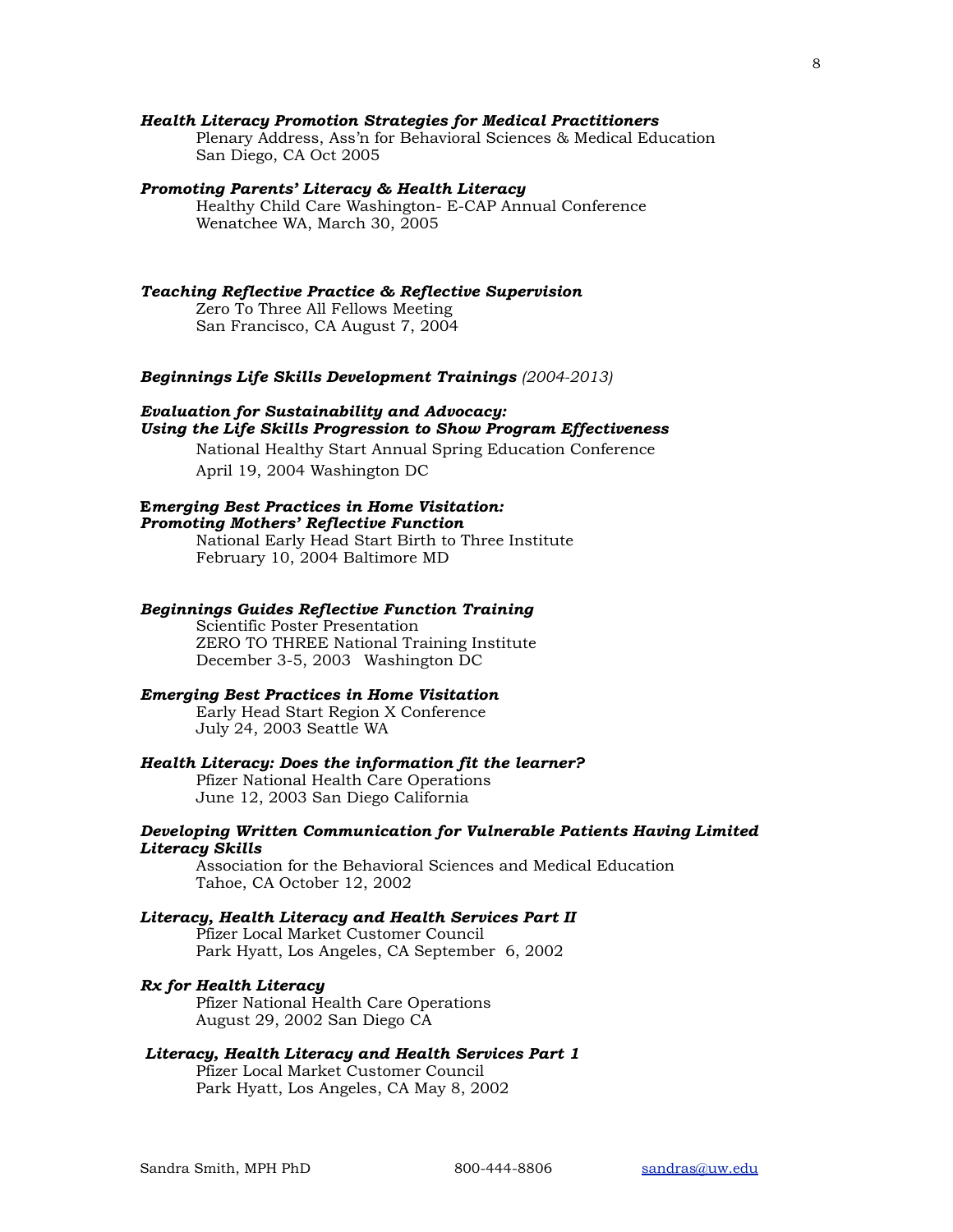## *CLAMs: Developing Culturally and Linguistically Appropriate Materials for Diverse Managed Care Populations*

Social and Behavior Health Seminars University of Washington Seattle WA April 22, 2001

#### *CLAMs: Developing Culturally and Linguistically Appropriate Materials for Diverse Managed Care Populations*

Rated in Top 10 Presentations at 22nd Annual Conference on Patient Education, American Academy of Family Physicians and Society for Teachers of Family Medicine, Albuquerque NM November 13-16, 2000

#### *Information Giving: Effects on Outcomes and Patient Satisfaction*

Outstanding Innovative Program Award Association of Women's Health, Obstetric & Neonatal Nurses 2000 Convention Seattle WA June 4-7, 2000

#### *Finding Quality: How to Evaluate Patient Education Materials*

 Pacific Northwest Ambulatory Nursing Conference Seattle WA April 26-27, 2000

## *CLAMs: Developing Culturally and Linguistically Appropriate Materials for Diverse Managed Care Populations*

 Keynote Address at Women's Health 2000 Health Education Research Institute Sacramento CA January 21-23, 2000

## *Finding Quality: How to Evaluate Patient Education Materials*

21st Annual Conference on Patient Education American Academy of Family Physicians & Soc. For Teachers of Family Medicine Austin TX November 11-14, 1999

## *Teach & Educate for Adherence, Compliance & Health*

Workshop for medical and healthcare professionals Southwest Washington Medical Centers, Vancouver, WA September 17 & 21, 1999

#### *Direct Mail Information Giving:*

# *Effects on Satisfaction & Outcomes, Poster Presentation*

8th Annual Conference on Care Management University of Washington and Harborview Medical Centers Seattle WA June 3-4, 1999

# *Direct Mail Information Giving: Effects on Satisfaction & Outcomes*

Poster Presentation at Building Bridges V: Using Research to Bridge the Perception and Reality Gap ~ American Association of Health Plans, Agency for Health Care Policy and Research, Centers for Disease Control and Prevention Chicago IL April 11-13, 1999

#### *WRITE: Write Readable Information To Educate*

Workshop for medical and healthcare professionals Southwest Washington Medical Centers Vancouver WA September 29, 1998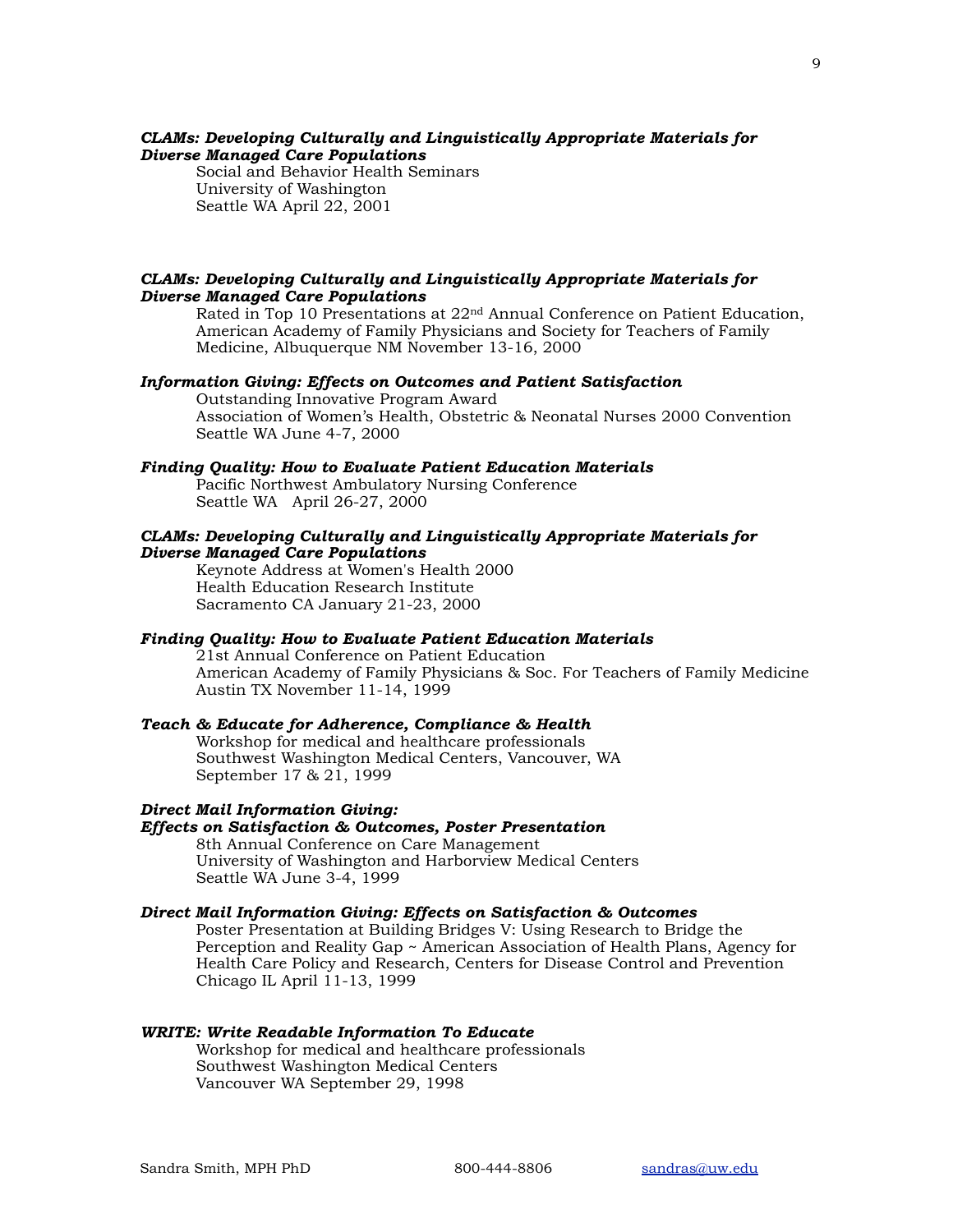- *Printed Materials: Tool for Health Promotion in Maternity Case Management*  7th Annual Conference on Care Management: 'Tools, Systems & Outcomes' University of Washington and Harborview Medical Centers Seattle WA June 18-19, 1998
- *Direct Mail Information Giving: Effects on Satisfaction & Outcomes* Poster Presentation at 9th Annual Regional Case Management Conference Washington Medical Case Management Association Seattle WA May 13-15, 1998
- *Health Promotion Planning in an Integrated System*  University of Washington, School of Public Health June 1997, February 1998
- *Health information: How to write it so they will act on it* University of Washington, School of Public Health April 1997

# *Peer Reviewed Publications*

Smith SA, Akparibo R. Laar A. Carbone, E. Improving Maternal Health Literacy and Empowerment in the United States and Ghana: A Scoping Review. Sage Open (under review)

Smith, SA & Carroll, L.(2017) Data Driven Maternal Health Literacy Promotion and a Post Script on Its Implications in *Health Literacy: New Directions in Research, Theory and Practice.* R.A. Logan, E.R. Siegel (eds). Amsterdam, Washington, DC IOS Press;144-165. doi:10.3233/978-1-61499-790-0-144

Smith, SA & Carroll, L.(2017) Data Driven Maternal Health Literacy Promotion and a Post Script on Its Implications. *Information Services & Use 37;* 235–252 DOI 10.3233/ISU-170832.

Carroll L, Smith SA & Thomson N. (2014). Parents as Teachers Health Literacy Demonstration Project: Integrating an empowerment model of health literacy promotion into home-based parent education. *Health Promotion Practice* 

Smith, Sandra & Moore Elizabeth (2012). Health Literacy and Depression in the Context of Home Visitation. *Maternal and Child Health Journal 16;1500-1508 Open Access Full text online* [http://www.springer.com/home?](http://www.springer.com/home?SGWID=0-0-1003-0-0&aqId=2111233&download=1&checkval=ffd392d488b3752bf1d2e6a3e258b189)  [SGWID=0-0-1003-0-0&aqId=2111233&download=1&checkval=ffd392d488b3752bf1](http://www.springer.com/home?SGWID=0-0-1003-0-0&aqId=2111233&download=1&checkval=ffd392d488b3752bf1d2e6a3e258b189)  [d2e6a3e258b189](http://www.springer.com/home?SGWID=0-0-1003-0-0&aqId=2111233&download=1&checkval=ffd392d488b3752bf1d2e6a3e258b189)

Calderon, J.L., Smith S. A. (2012). Health Literacy. In: Sahler OJZ, Carr JE (eds.) *The Behavioral Sciences and Health Care* (3rd edition). Cambridge, MA: Hogrefe & Huber; 269-275.

Smith, Sandra (2011) Enhanced Home Visitation Promotes Parents' Health Literacy. *Northwest Bulletin: Family and Child Health.*

Smith, Sandra (2011) Health Literacy and Social Service Delivery. In Estrine, S. A., Arthur, H.G., Hettenbach, R.T., & Messina, M.G. (Eds.) (2011). *New Directions in*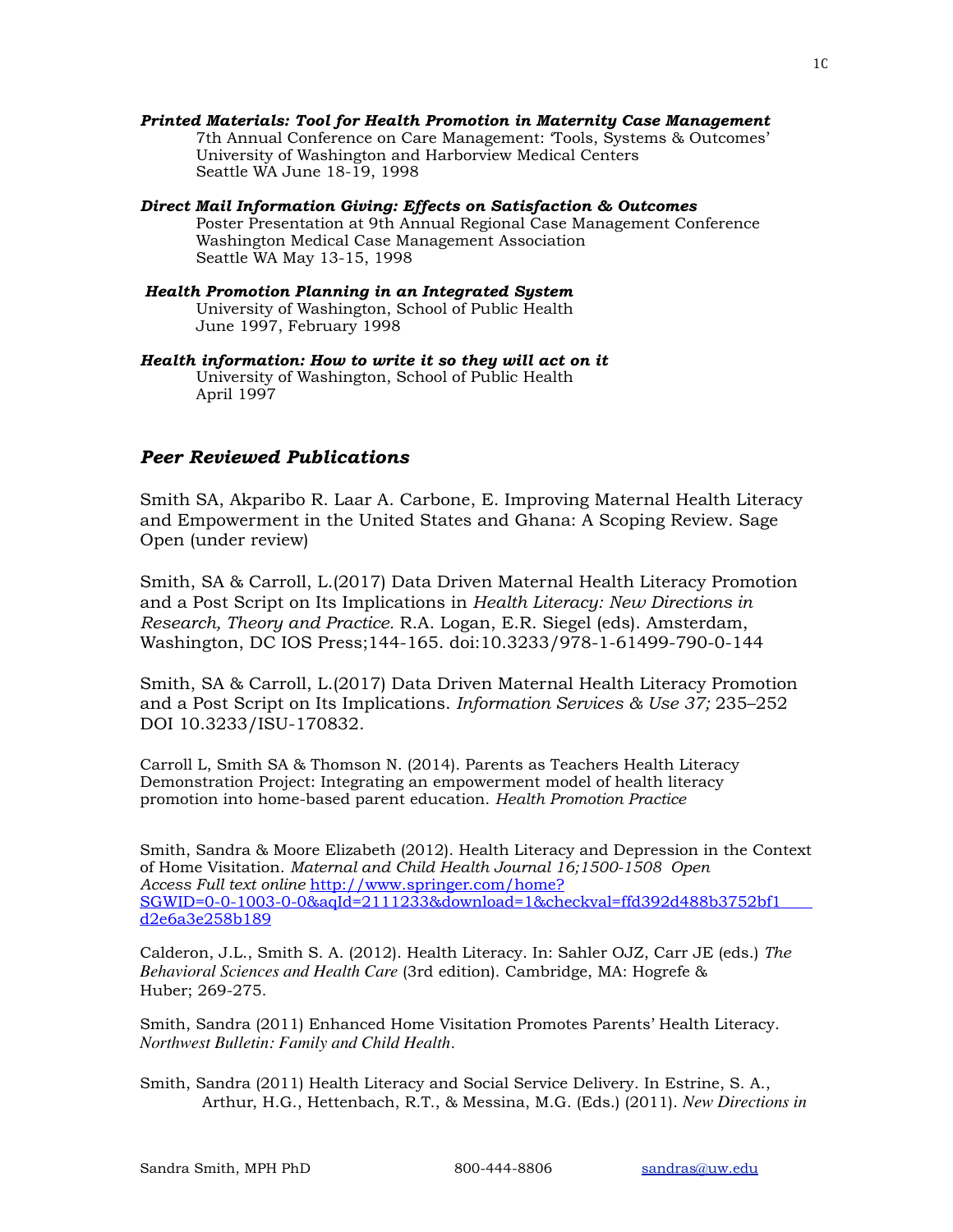*Behavioral Health: Service Delivery Strategies for Vulnerable Populations*. New York: Springer Publishing.

- Smith, SA. (2009). Measuring the Function in Functional Health Literacy. In Institute of Medicine. *Measures of Health Literacy Workshop Summary*. Washington, DC: National Academies Press.
- Smith, SA. (2009) *Promoting Health Literacy: Concept, Measurement, Intervention*. Doctoral dissertation. Union Institute & University, Cincinnati
- Calderon, J.L., Smith, S.A., Baker, R.S. (2007) FONBAYS: A simple method for enhancing readability of patient information. *Behavioral Science and Medical Education,13:1;*20-24
- Calderon, J.L., Smith S. A. (2007). Health Literacy. In: Sahler OJZ, Carr JE (eds.) *The Behavioral Sciences and Health Care* (2nd edition). Cambridge, MA: Hogrefe & Huber; 269-275.

Smith, Sandra A and Gonzales, Virginia (December 2005). Developing Culturally and Linguistically Appropriate Materials. *Studies in Communication Science:* 5 (2) 111-128.

Smith S. (2005) *Beginnings Essential Pregnancy Guide* (English & Spanish**)**, Practice Development, Inc. Seattle WA. Commissioned by CareOregon

Smith S. (2005) *Beginnings Guides Users Manual,* Practice Development, Inc. Seattle WA.

Smith S, Wollesen L (2004) *Beginnings Life Skills Development Curriculum Home Visitors Handbook*, Practice Development, Inc. Seattle WA.

Smith S, Browne-Clark, J. (July 2003) From Program Evaluation to Persuasive Reports, *ZERO TO THREE Journal*, ZERO TO THREE, Washington, DC

Smith, Sandra (2001) Patient Education and Literacy in Labus and Lauber, Editors, *Preventive Medicine and Patient Education*, WB Saunders, Philadelphia PA

Smith S, Gonzales V. (Sept-Oct 2000) All Health Plans Need CLAMs: Culturally and Linguistically Appropriate Materials for Diverse Populations Can Overcome Language Barriers *HealthPlan Journal of the American Association of Health Plans* 

Psychiatric Patient Information Series (May 2000) (Editor) Southwest Washington Medical Center, Vancouver, WA

Smith S, Carey B. (July 1999) Prenatal Education: Quality Materials Empower Patients to Improve Outcomes *Inside Case Management 6(4)* 

Smith, S. (July 1 1998) Information Giving: Effects on Birth Outcomes and Patient Satisfaction *International Electronic Journal of Health Education 3*, 135-145. [http://](http://www.aahperd.org/aahe/publications/iejhe/loader.cfm?csModule=security/getfile&pageid=39331) [www.aahperd.org/aahe/publications/iejhe/loader.cfm?csModule=security/](http://www.aahperd.org/aahe/publications/iejhe/loader.cfm?csModule=security/getfile&pageid=39331) [getfile&pageid=39331](http://www.aahperd.org/aahe/publications/iejhe/loader.cfm?csModule=security/getfile&pageid=39331)

Smith, S (May/June 1998) Watch Your Language. *The Nations Health*, American Public Health Association, Washington DC p 25.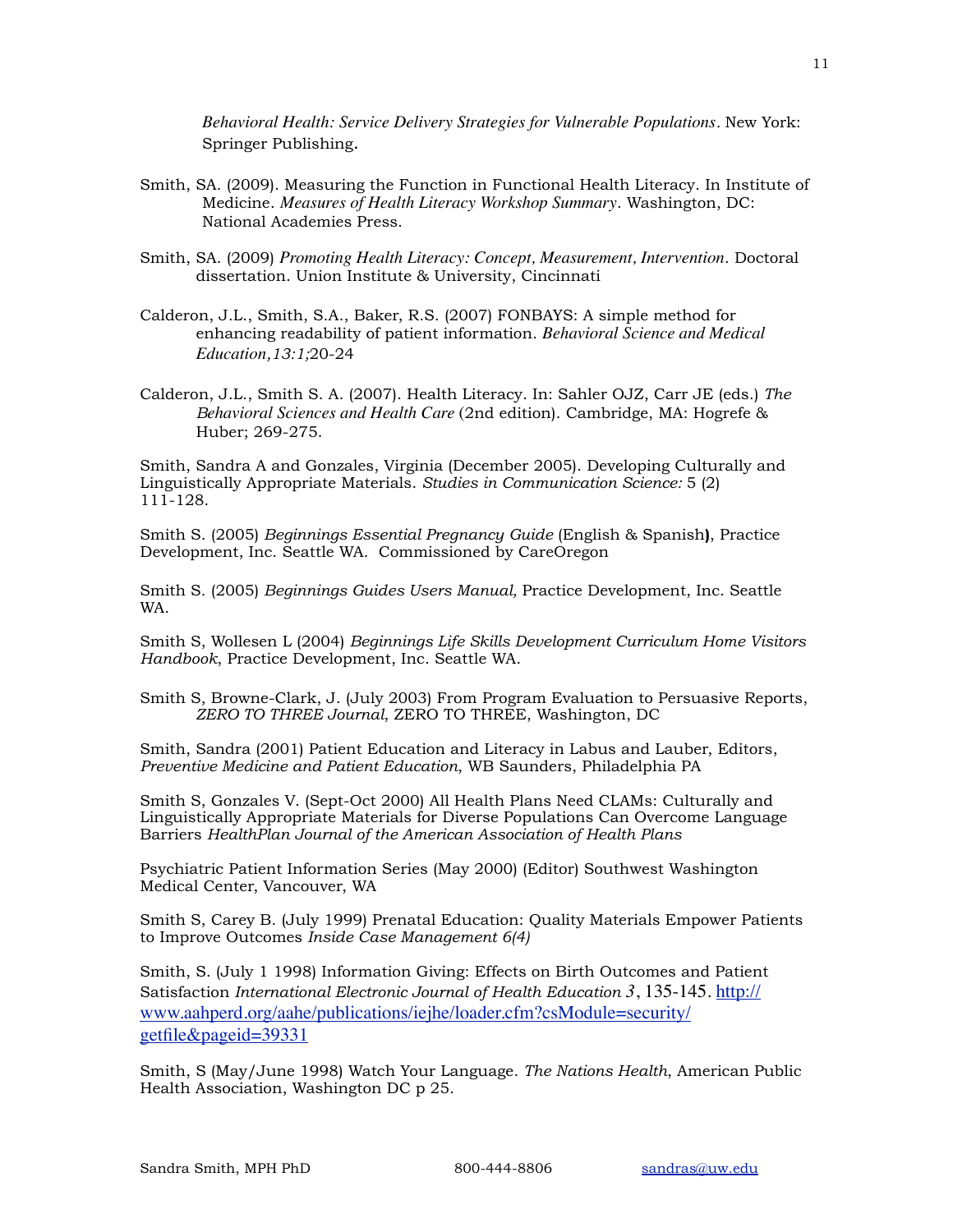Smith S, Editor (1994-2014) *Beginnings Guia Para Embarazo* Practice Development, Inc. Seattle, WA

Fourth Edition 2008. Developed and tested in cooperation with CareOregon and Hartford, CT Health Department, Perinatal Outreach Program. Certified by the American Academy of Family Physicians Foundation Health Education Program. Testing funded by US Public Health Service Agency for Healthcare Research and Quality

- Smith S (2001-14) *Beginnings Parent's Guide* Practice Development, Inc. Seattle, WA Developed and tested in cooperation with New Mexico Department of Health, Families FIRST.
- Smith S (2002 -11) *Beginnings Guia Para Padres* Practice Development, Inc. Seattle, WA Developed in cooperation with New Mexico Department of Health, Families FIRST.
- *Gaps in Women's Health Research: Education & Alternative Health Practices* Testimony presented to the Office of Research on Women's Health, National Institutes of Health, "Beyond Hunt Valley: Research on Women's Health for the 21st Century" July 21, 1997 Submitted by the National Association of Women's Health Professionals
- *Recommended Maternity Benefits for Washington Uniform Benefits Package*  White paper prepared for the WA Health Services Commission Effectiveness Committee June 1994

Smith, Sandra (1995**)** Pregnancy is Not a Disease.*FOCUS*, Journal of the National Association of Women's Health Professionals, Vol. 8 (4):1-2

Patient information and consumer health information on surgical procedures, cardiology, sports medicine, radiology, urology, menopause, wellness, smoking cessation, cocaine, chronic fatigue syndrome, hospice, sleep disorders, arthritis, childbirth, preterm labor, bed rest, dementia, psychiatric disorders, and more.

# *Professional Memberships*

| Worldwide Universities Health Literacy Network              | 2011 -Present    |
|-------------------------------------------------------------|------------------|
| America's Health Insurance Plans, Individual Member         | 2012-Present     |
| Health Literacy Group UK                                    | 2012-Present     |
| Child Nurse Practice Development Initiative, U of Cape Town | 2012 -Present    |
| Association of Maternal Child Health Programs               | $2005$ - Present |
| Association for Behavioral Science in Medical Education     | 2004-2007        |
| Friend of National Healthy Start Association                | $2002 - 2010$    |
| American Public Health Association                          | 1997 - 2007      |
| Seattle Area Network of Health Educators                    | 1998 - 2000      |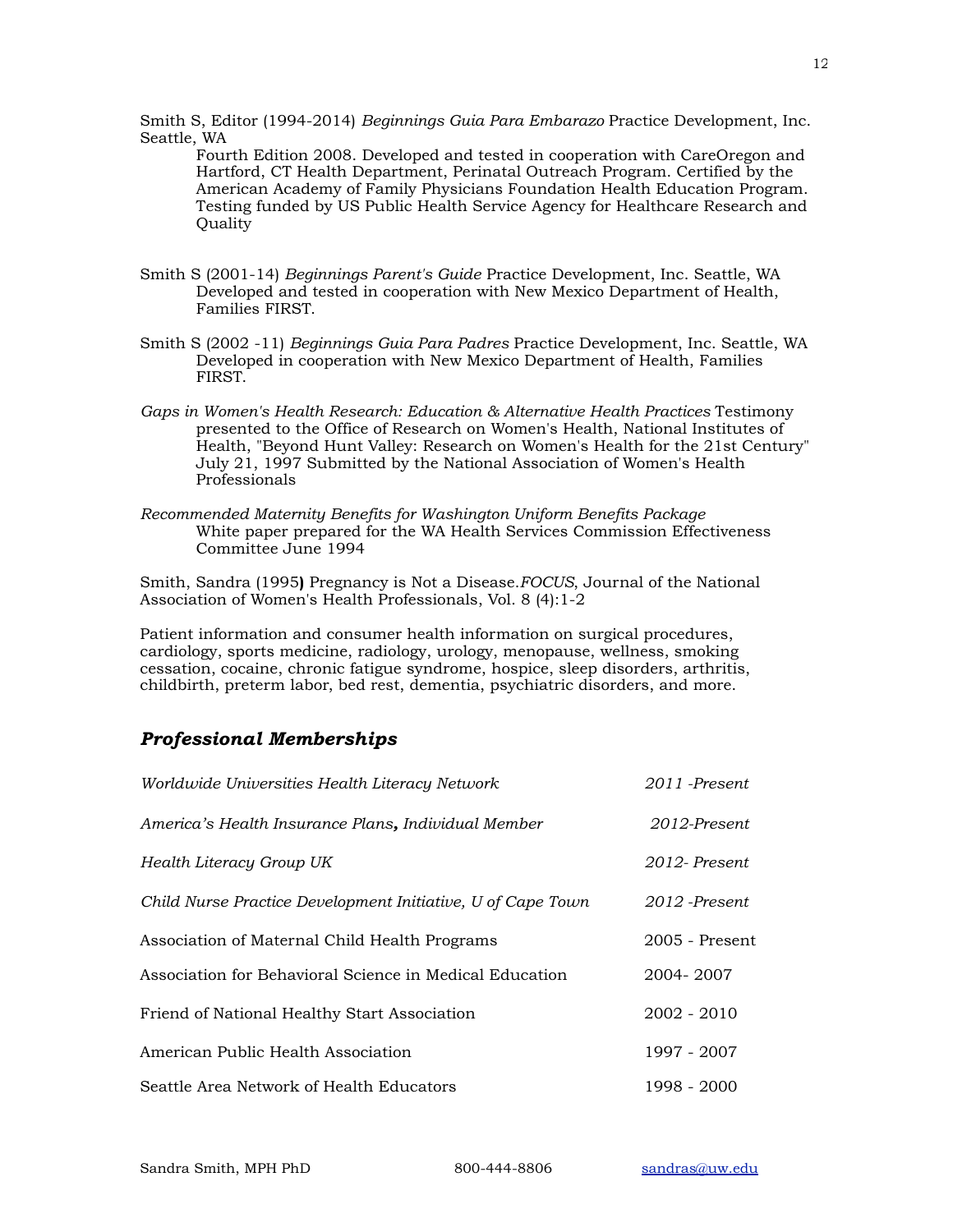| Washington Public Health Association                                                                                    | 1995 - 1998 |
|-------------------------------------------------------------------------------------------------------------------------|-------------|
| Society for Public Health Education, Puget Sound Chapter                                                                | 1992 - 1997 |
| Society for Public Health Education                                                                                     | 1998 - 1999 |
| National Association of Women's Health Professionals<br><b>Advocacy Committee</b>                                       | 1990 - 1996 |
| Women for Healthcare Education, Reform & Equity (WHERE)<br>Director of Education 1995 - 1996 Advisory Board 1997 - 1999 | 1995 - 1999 |
| Women in Communications<br>Puget Sound Chapter, vice-president 1983                                                     | 1979 - 1984 |
| Public Relations Society of America                                                                                     | 1979 - 1984 |
| Seattle Area Hospital Council<br>Task Force on Advertising in Health care                                               | 1979 - 1984 |

# *Professional Committee Involvement*

2018- Present Reviewer, *Health Literacy Research and Practice*  2018 -Present Review, *International Journal of Environmental Research and Public Health* 2013 *-*Present Reviewer, *Maternal Child Health Journal*  2012- Present

Curationis (South African nursing journal) Guest Editor, special edition on building children's nursing for Africa, October 2014

University of Washington Health Literacy Interest Group, Lead**,** 2012-2014

Health Literacy Annual Research Conference Abstract Reviewer, 2012, 2013

National Academies of Science Commentator on National Academies Health Literacy Workshop, 2010 Innovations in Health Literacy

Zero to Three Leadership Development Institute Summer 2004 Convener of Washington State Graduate Fellows August 2003 Responder to Fellows presentation of fellowship projects

Advisory Board, Contributing Author and Internet Host

International Health Literacy Month and Health Literacy Toolbox. Celebrated for the first time in October 2000, Health Literacy Month is a grassroots, worldwide effort to promote the need for health information that its intended audience can understand. Health Literacy Toolbox is a Web site that provides tools to raise awareness about the importance of health literacy.

#### Abstract Reviewer

1998 Joint Conference on Health, Washington State Public Health Association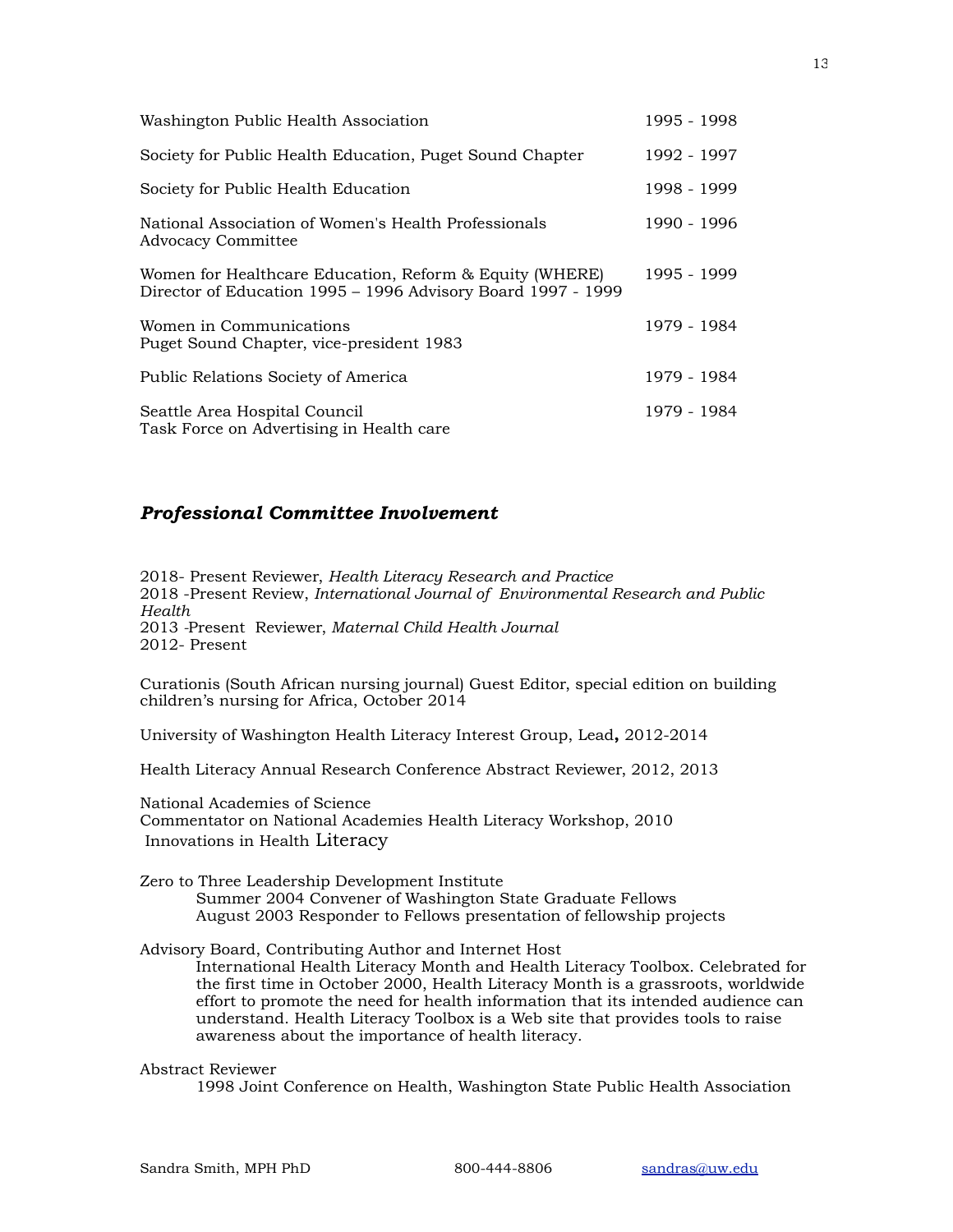Editorial Board

Perspectives: Death & Dying (1998) Hunter, K. Editor, CourseWise Publishing: Cross Plains, WI

Advocacy Committee

National Association of Women's Health Professionals Led group of women's health professionals on visits to national delegations in Washington DC. Personally presented to Senators Bill Bradley and Patty Murray perspectives on early postpartum discharge.

Author, Women's Health Issue Investigation Group

of the WA Health Services Commission Effectiveness Committee Task Force on Uniform Maternity Benefits. Authored white paper on task force's recommendations

Director of Education, Chair Education Committee Women for Healthcare Education, Reform & Equity 1995-96. Advisory Board 1997

## **Current Grants & Contracts**

#### **Maternal Health Literacy Context Project**

 Professional Service Agreement #20140-16 with National Library of Medicine. This research project produced "Health Literacy in Everyday Life: Web of Interaction Informs Intervention" under review for publication by *Health Promotion International*

#### **Centering Health Literacy Pilot**

Integrating health literacy promotion into CenteringPregnancy, group prenatal care. Research questions:Does CenteringPregnancy promote maternal health literacy? Does CenteringPregnancy augmented by *Beginnings Pregnancy Guide* promote health literacy more? Is the Maternal Health Literacy Self-Assessment instrument a valid measure of health literacy? Funded by WellPoint through the Center for Health Literacy Promotion. 2013-15

# *Volunteer Community Service*

Article Reviewer: *Social Science and Medicine, Maternal and Child Health Journal, Health Education and Behavior, Health Literacy Research and Practice, International Journal of Environmental Research and Public Health, Maternal Child Health Journal, Health Literacy Annual Research Conference* 

Curationis (South African nursing journal) Guest Editor, special edition on building children's nursing for Africa, October 2014

Martin Luther King Day Volunteers, University of Washington , 2009-14

Prenatal Care Training in Albania, 2001

Donated to US Army nurses serving in Kosovo curriculum and materials for training local Serb and Albanian prenatal care providers and health educators

Leadership Tomorrow , Class of 1996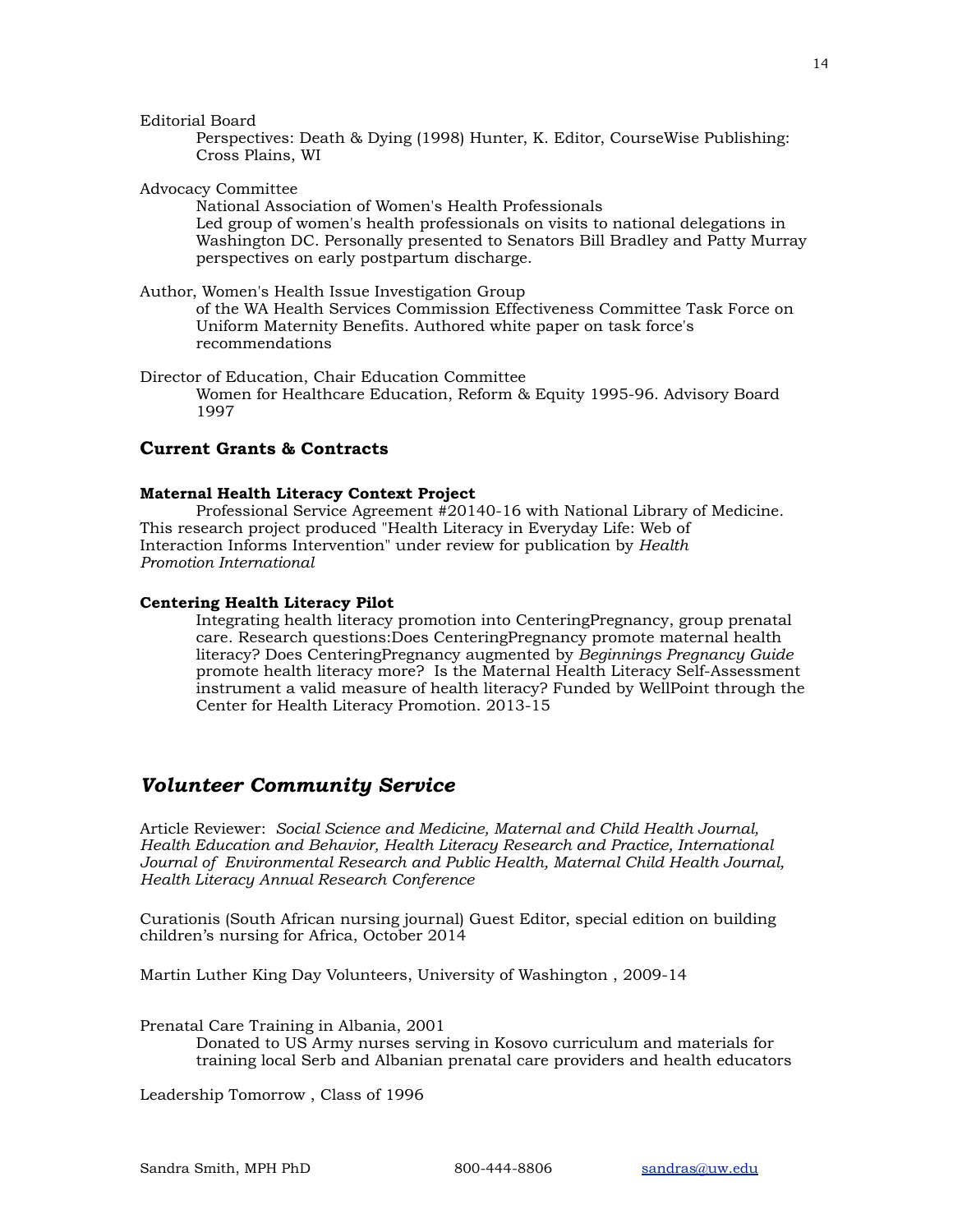Leadership Tomorrow promotes informed and committed civic volunteerism. Through the nine-month training program, I acquired a fuller sense of issues affecting the region and the leadership skills to motivate and engage others in collaborative efforts to resolve them.

Leadership Tomorrow - Washington Arboretum Community Education Workshop Leader of a project team that converted an unused greenhouse at the Arboretum's Graham Visitors' Center into a hands-on workshop for environmental education programs. Collaborated with Seattle Street Smart Art, Seattle Police Department, Seafirst Bank, City of Seattle, Garfield Elementary School and Yesler Community Center to accomplish the project on time and under budget. Workshop opened June 1996.

Northwest International Women's Conference: A Forum for Global Leadership Media Committee. Newsletter editor for conference attended by 2000 Women in February 1995

| Washington Physicians for Social Responsibility                                                   | 1988 - 1992      |
|---------------------------------------------------------------------------------------------------|------------------|
| The Hunger Project<br>Mount Rainier Hunger Project Climb Fundraiser 1980, 1981<br>Global Investor | 1977 - Present   |
|                                                                                                   | $2005$ - Present |
| World Runners                                                                                     | 1985 - 2010      |

Reviewer, *Social Science and Medicine, Maternal and Child Health JournalHealth Education and Behavior Current*

# *Professional Development Activities*

Spanish Language Learning World Languages, Seattle 2011 - 2012

Health Literacy Annual Research Conference Washington, DC 2009, 2010, 2011, 2012, 2013, 2014,2015

Association of Maternal Child Health Programs Annual Conference Washington, DC 2008, 2010

Leadership Training Conference University of Indiana, Indianapolis March 2009

Annual Zero to Three National Training Institute Zero to Three, National Center for Infants, Toddlers and Families Albuquerque, NM Dec 2006; Washington DC 2001- 2011, 2013, 2015

Course in The Protection of Human Research Subjects University of Washington Online Course completed April 2006

Association for Behavioral Science in Medicine Annual Conference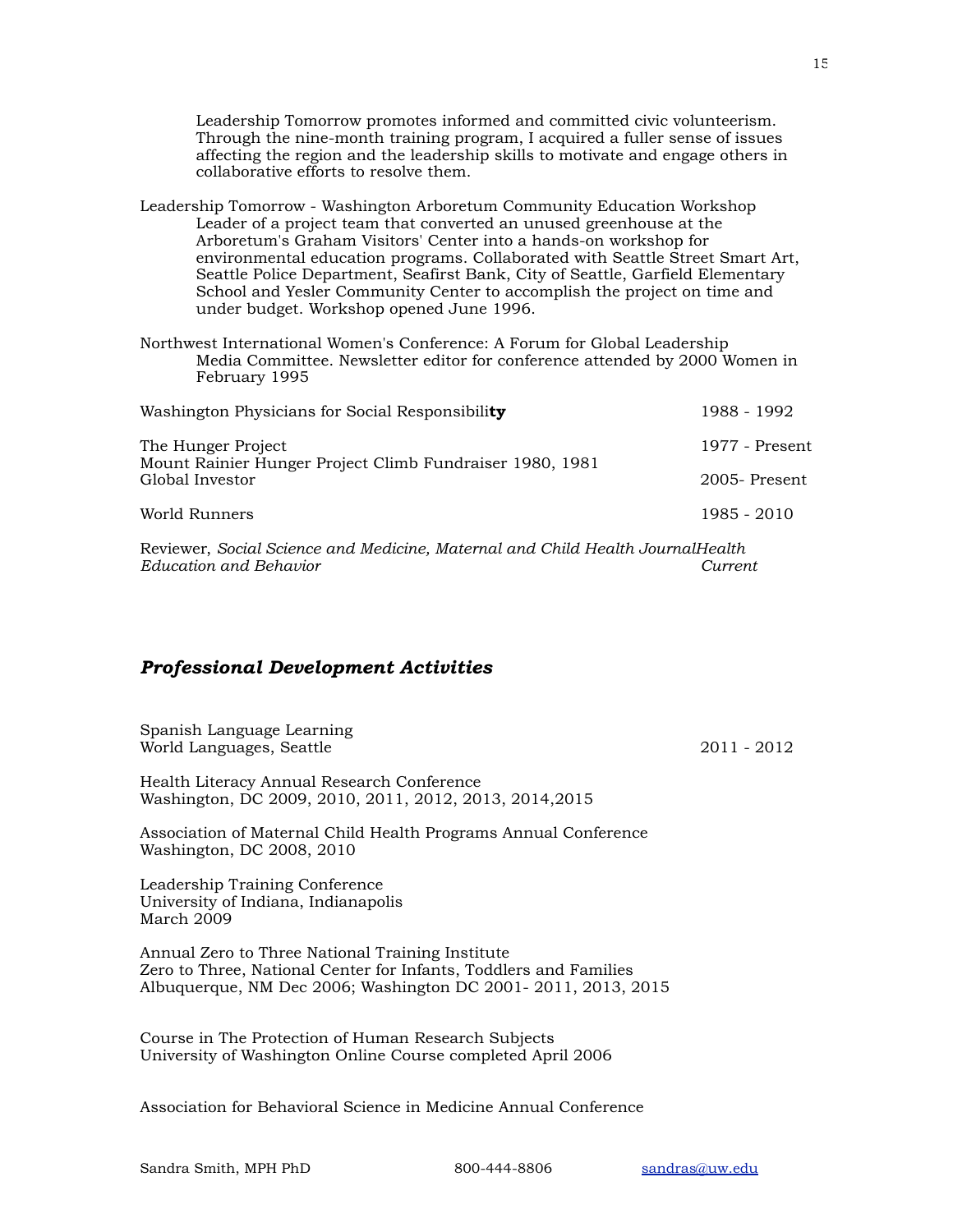Invited Plenary Speaker San Diego CA, October 2005

Healthy Child Care Washington with EHS 2005 Annual Conference Wenatchee WA March 2005

Challenging Issues with Families in NICU 20th Annual Developmental Interventions in Neonatal Care Seattle WA November 7, 2004

Reiki Master Training,March 2004

Zimbate**'** Level 1 April 2004

University of Washington, Center for Health Education & Research Curriculum Design Workshop Seattle WA February 2003

Zero to Three Leadership Development Institute Assessment of School Readiness Chicago IL October 5-7, 2002

Zero to Three Scientific Meeting – Framing Early Child Development Strategic Frame Analysis with Frank Gilliam, MD, PhD Washington DC May 17, 2002

Media Training Leadership Development Institute Washington DC May 18, 2002

Presentation Training Leadership Development Institute San Diego CA December 1, 2001

23rd Annual Conference on Patient Education American Academy of Family Physicians & Soc. for Teachers of Family Medicine Seattle WA November 16-18, 2001

Monterey Life Skills Progression Trainer Training Monterey County Department of Health Monterey CA October 19, 2001

Second National Conference on Quality Health Care for Culturally Diverse Populations: Strategy and Action for Communities and Providers Diversity RX Los Angeles CA October 11-14, 2000

22nd Annual Conference on Patient Education American Academy of Family Physicians & Society for Teachers of Family Medicine Albuquerque NM November 13-16, 2000

Women's Health 2000 Health Education Research Institute Sacramento CA January 21-23, 2000

21st Annual Conference on Patient Education American Academy of Family Physicians & Society for Teachers of Family Medicine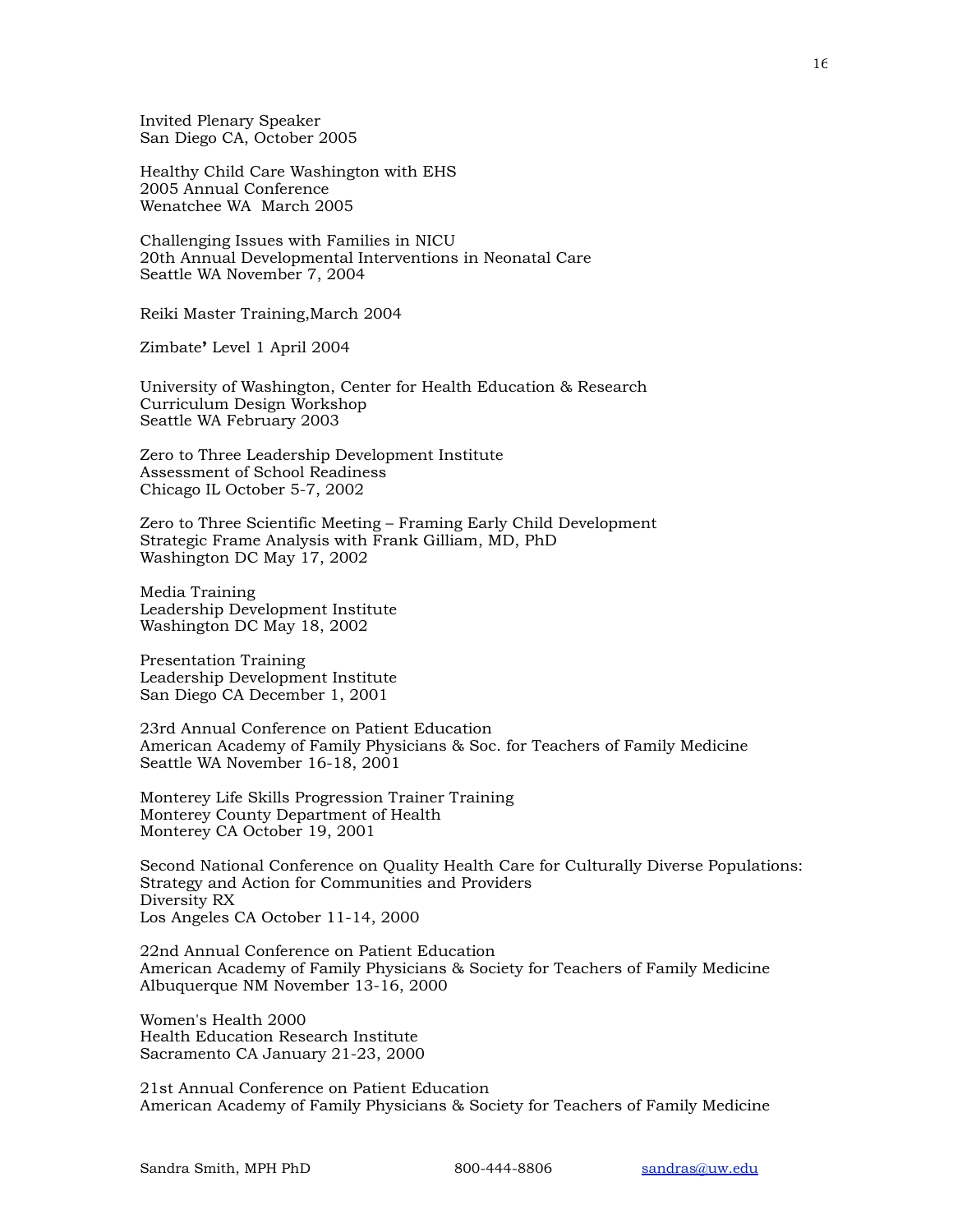Austin TX November 11-14 1999

8th Annual Conference on Care Management University of Washington and Harborview Medical Centers Seattle WA June 3-4, 1999

Building Bridges V: Using Research to Bridge the Gap Between Perception and Reality American Association of Health Plans, Agency for Health Care Policy and Research Centers for Disease Control and Prevention Chicago IL April 11-13, 1999

7th Annual Care Management Conference: Tools, Systems and Outcomes University of Washington & Harborview Medical Centers Seattle WA June 18-19, 1998

9th Annual Regional Case Management Conference Washington Medical Case Management Association Seattle WA May 13-15, 1998

Northwest Health Policy Research Conference University of Washington Health Sciences Schools Agency for Health Care Policy & Research Seattle WA May 14, 1998

Society of Public Health Education Health Program Evaluation Seattle WA April 28, 1998

Research Administration Management Systems Fedix Opportunity Alert Seminars Applying for Federal, Foundation, and Corporate Grants Seattle WA March 23, 1998

American Public Health Association Annual Meeting Health Care Issues of Immigrant Populations Indianapolis IN November 9 -13, 1997

PNW SOPHE Fall 1997 Program Health Education Materials that Work Tacoma WA October 24, 1997

Northwest Health Policy Research Conference Agency for Health Care Policy and Research, Group Health Cooperative of Puget Sound, University of Washington Health Sciences Schools Seattle WA June 23, 1997

Putting the Public Back in Public Health University of Washington School of Public Health Barry Levy, President, American Public Health Association, Seattle WA March 12, 1997

American Association for the Advancement of Science 1997 Annual Meeting Managing Risks, Managing Care Seattle WA February 14-18, 1997